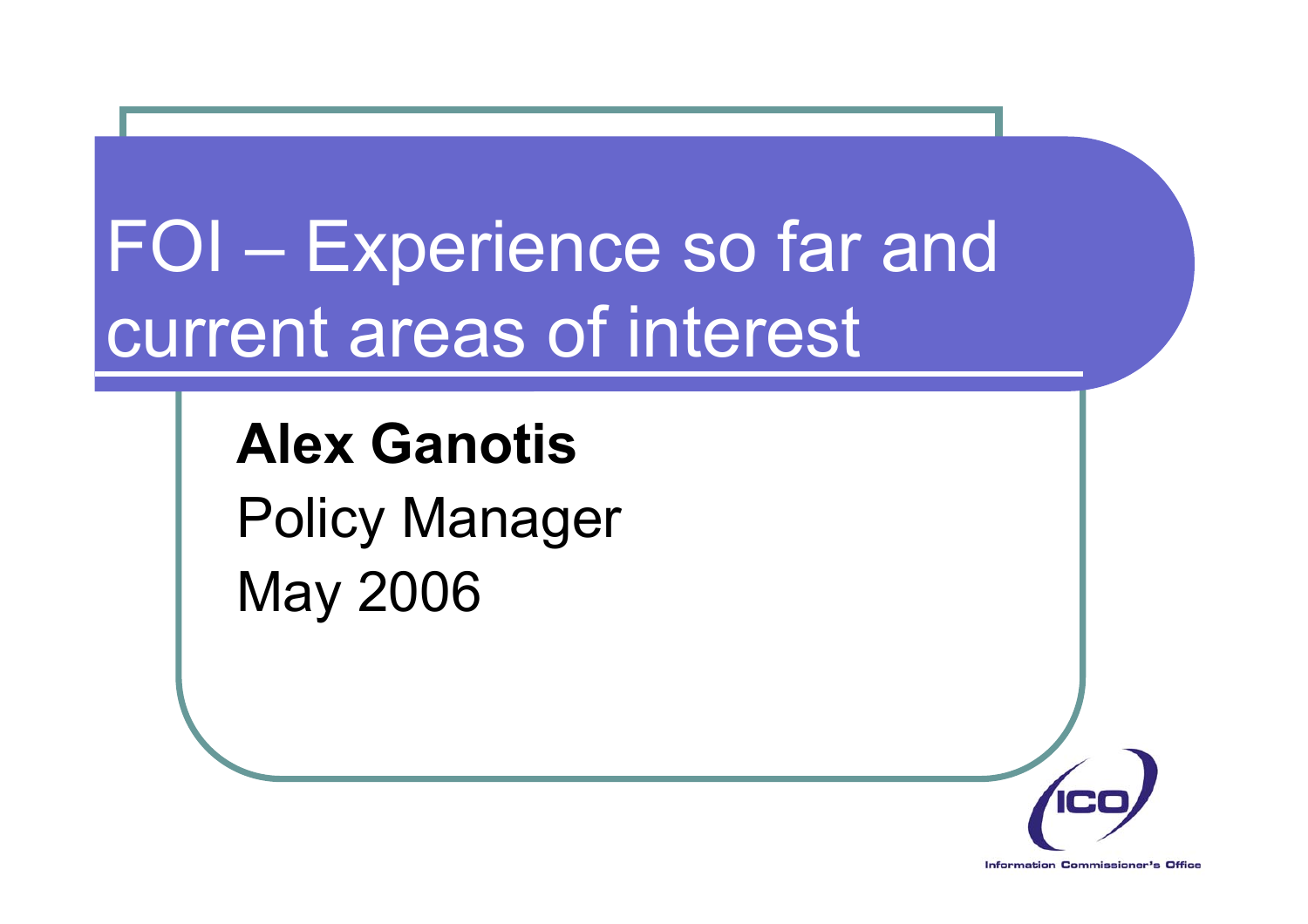## Role of ICO

- Regulates FOI and EIR
- Complaints Resolution
	- Investigates complaints
- Promotion and Development
	- Raises awareness and promotes good practice of the legislation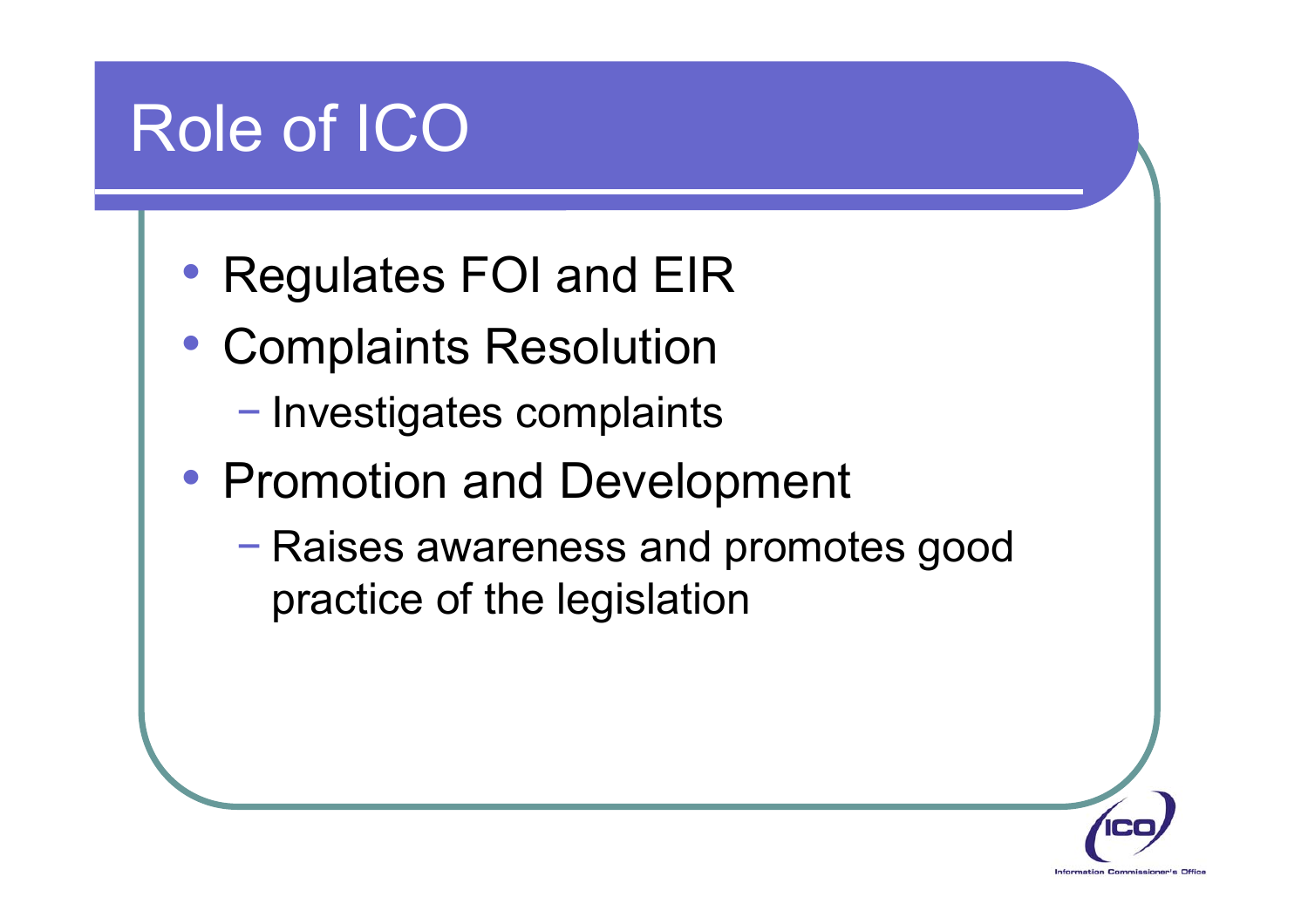### General Impressions

- Being taken seriously
- Refusals often unchallenged
- Significant Disclosures
	- Surgeons' Mortality Records
	- MRSA figures
	- Details of contracts between health organisations and private companies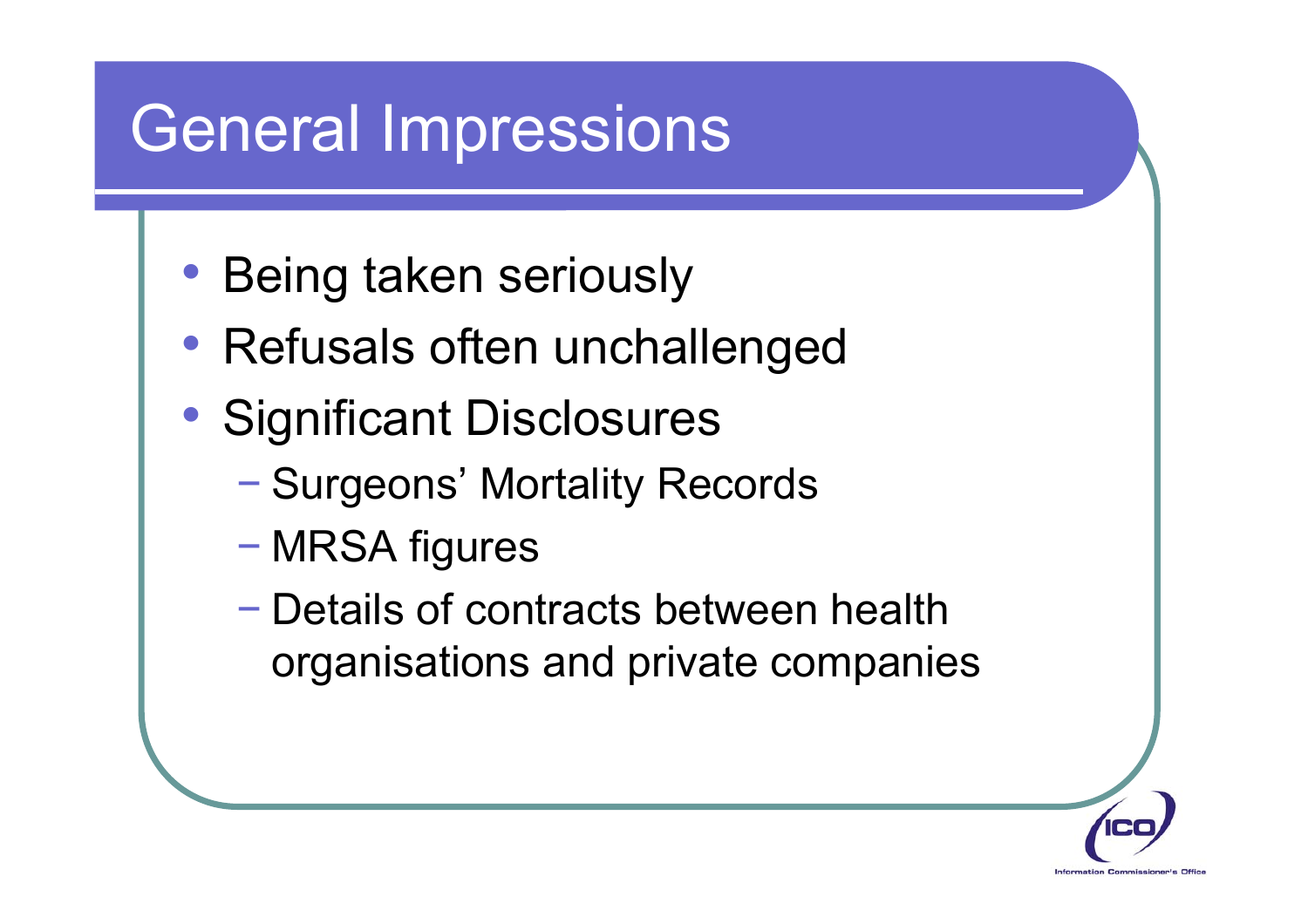## ICO's approach to case handling

- Emphasis on Informal Resolution
- Explore scope for settlement which would be acceptable to PA and complainant
- Benefits for both ICO and PA
- Does not restrict or compromise power of IC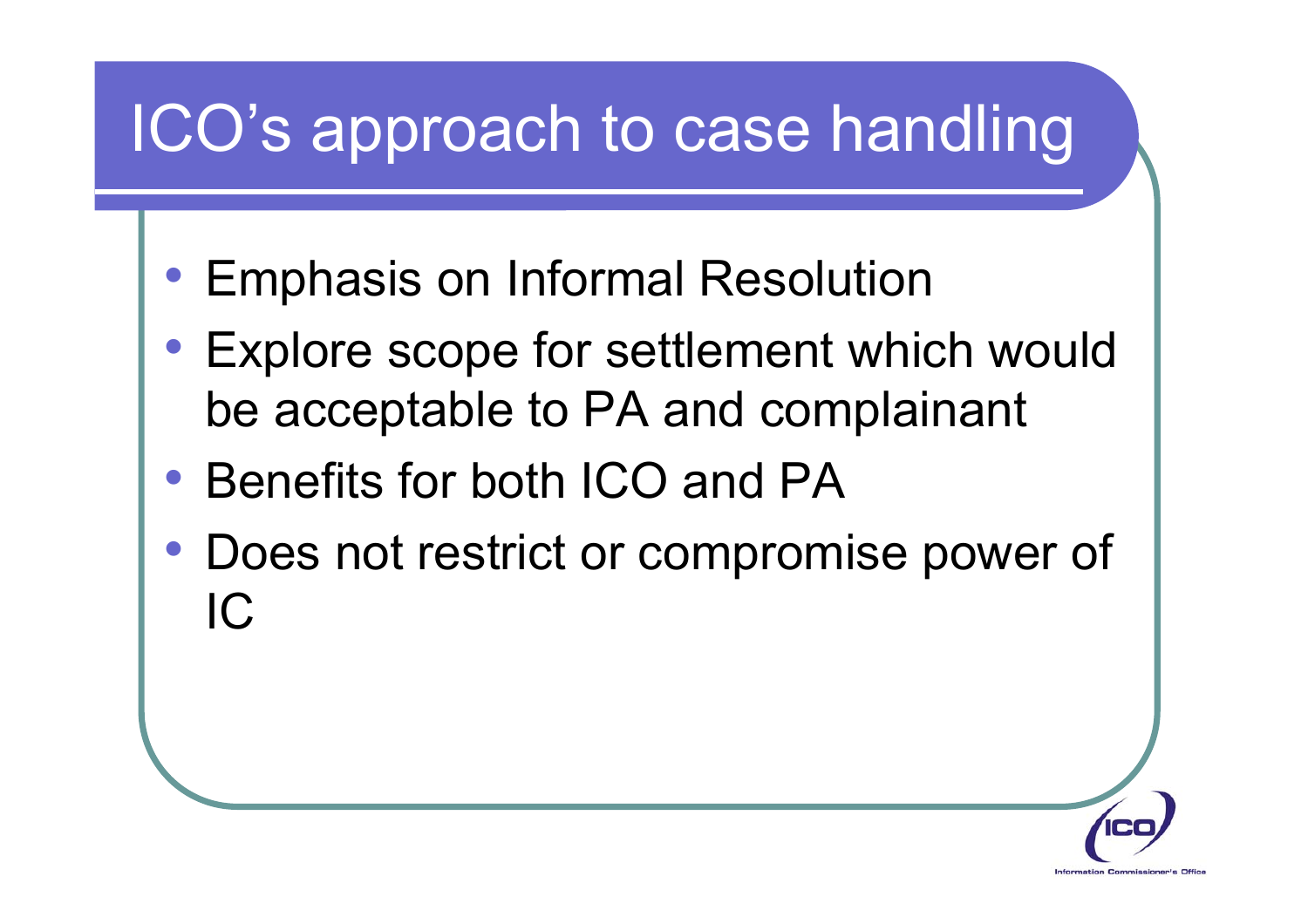## Enforcement Powers

- Decision Notices Duty to issue if the complaint is eligible and the complainant so wishes
- Information Notices
- Right to appeal against the IC to the Information Tribunal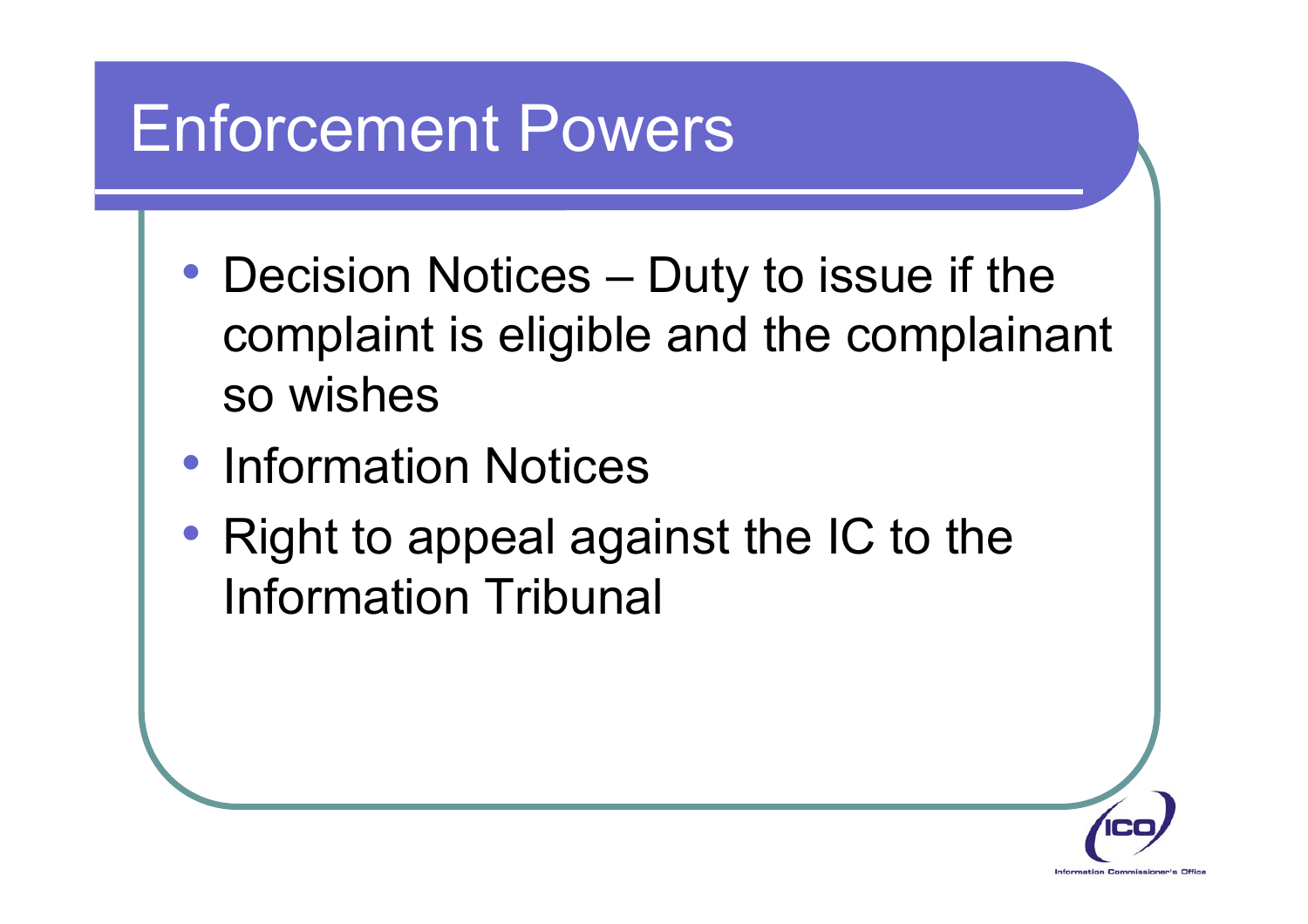### Lessons for ICO- Complaints **Handling**

- Clarity of complaint
- Communication with complainant & PA
- Case Reception more robust triage
- Information from PA timescales & **Notices**
- Investigation & resolution formal and informal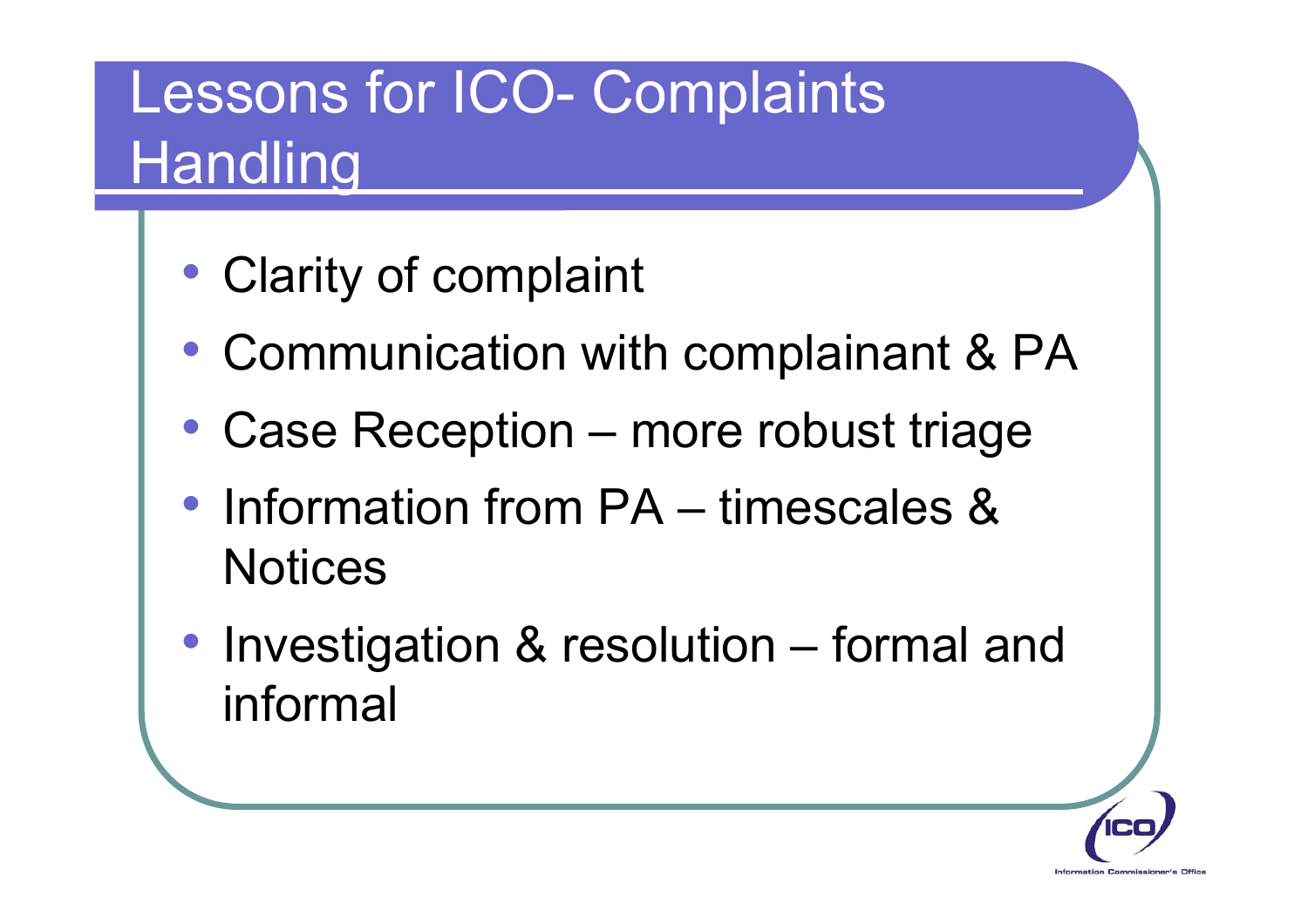### Lessons for Public Authorities

- Clarification of request
- Communication with requester
- Importance of advice & assistance s.16
- Time limits and PIT extensions
- Reasons for refusal s.17 Notices
- Internal reviews time taken & outcomes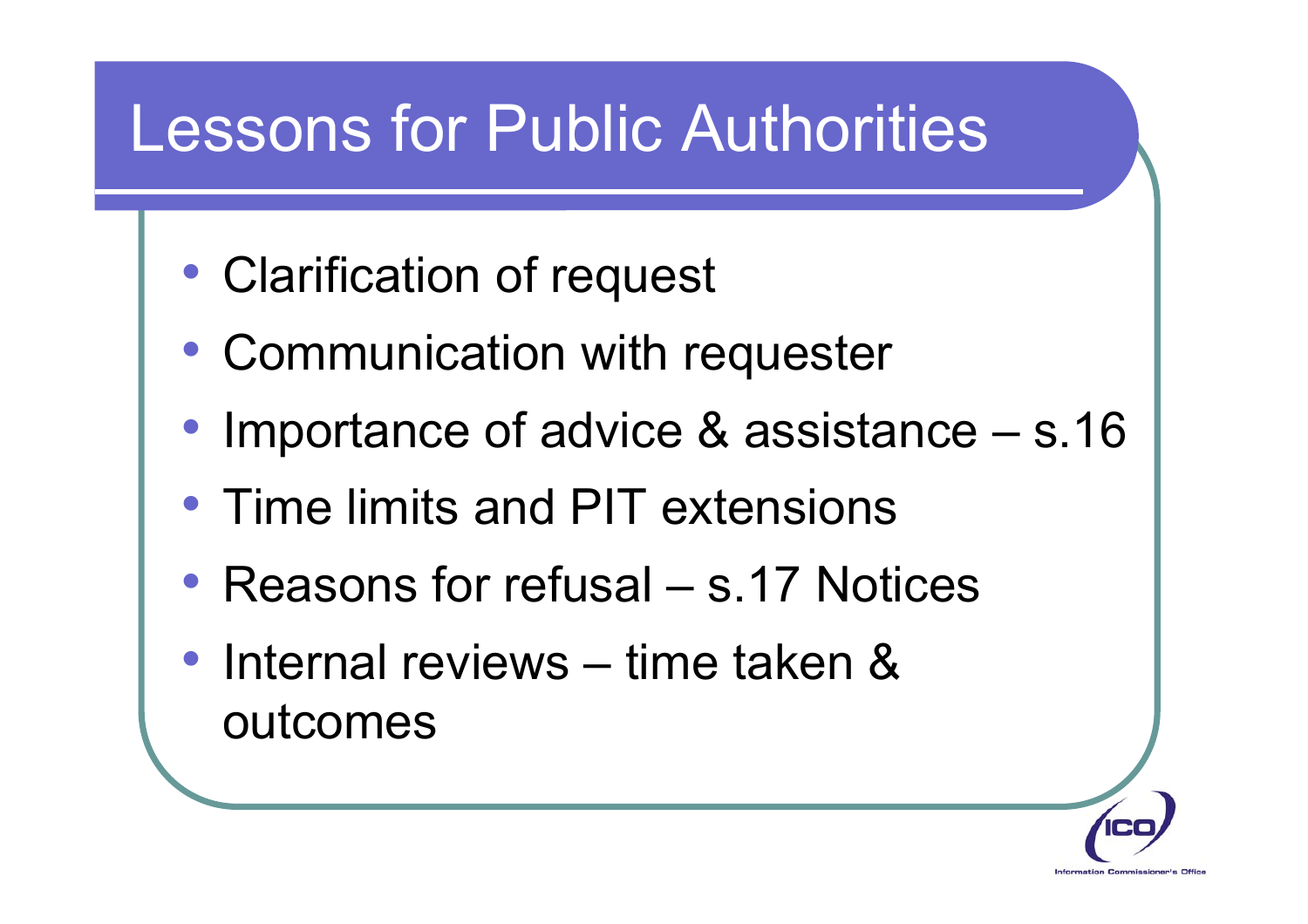Areas of difficulty – Refusal Notices

- Often poor quality (throughout the public sector)
- What must a Refusal Notice contain?
	- State which exemption applies
	- State why the exemption applies
	- Public interest arguments if relevant
	- Internal Review Procedure
	- −– Details of ICO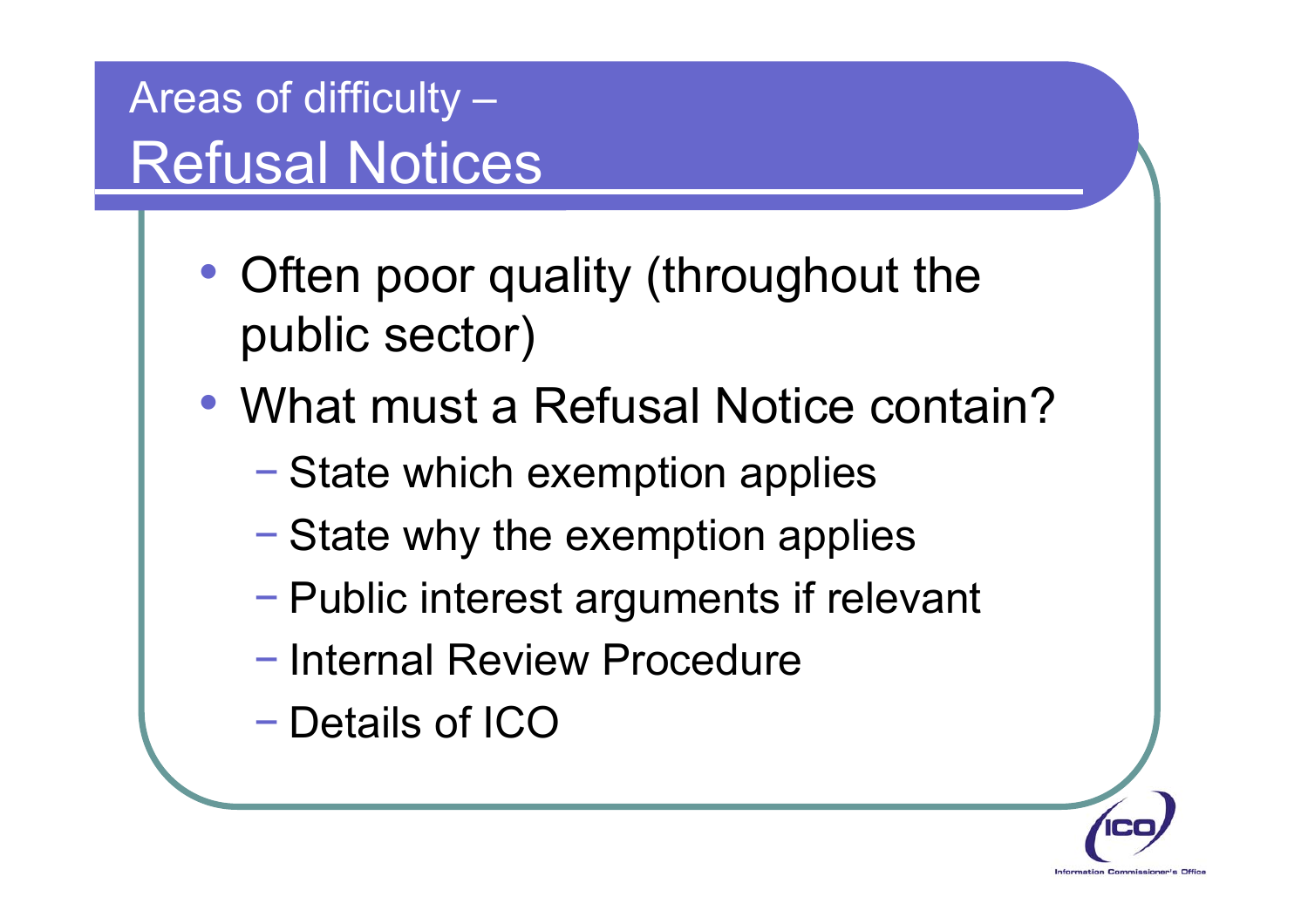Areas of difficulty – Internal Reviews

- Swift and informal
- An opportunity to revisit the request
- To be carried out by a more senior member of staff
- Requirements outlined in s.45 Code of Practice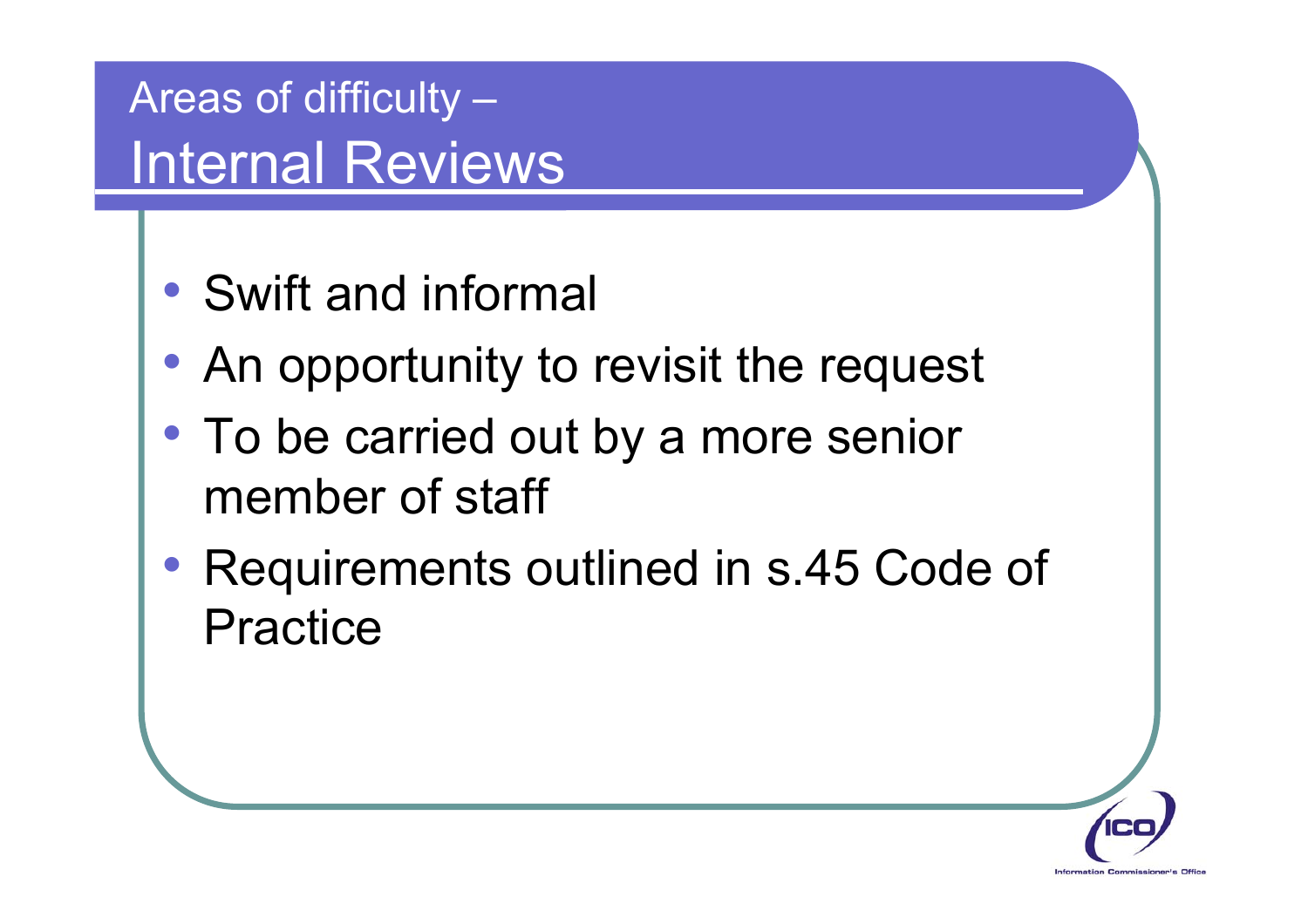Areas of difficulty – Publication Schemes

- Greater emphasis on promoting Publication Schemes
- Developing and maintaining schemes
- Requirement to review and amend schemes remains
- Can charge market rate for information contained within a scheme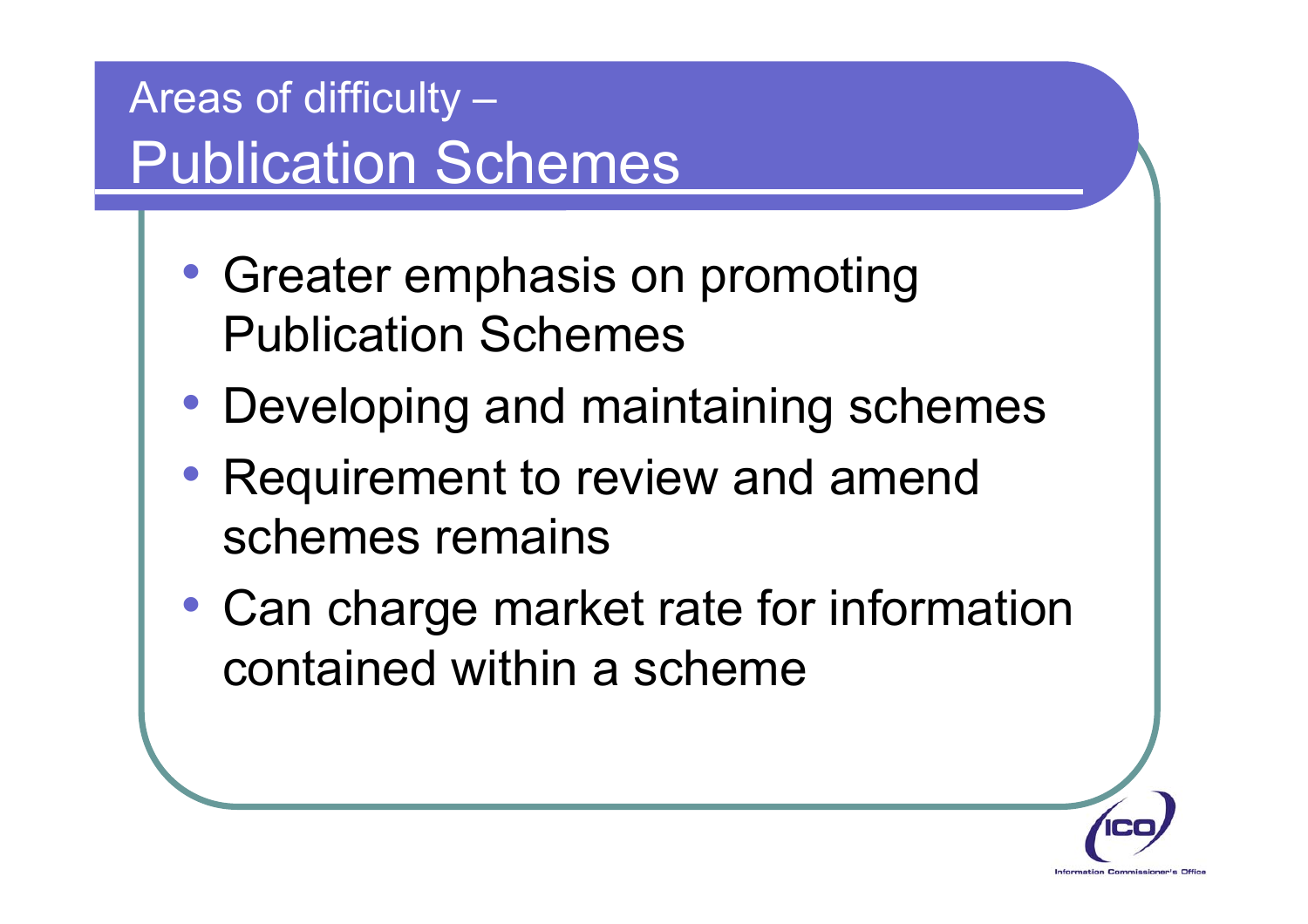### Areas of interest –The Public Interest Test

- Step 1: Identify a relevant exemption
- Step 2: Consultation
- Step 3: Identify the arguments against
- Step 4: Identify the arguments for
	- $\mathcal{L}_{\mathcal{A}}$ - for the public authority
	- $\mathcal{L}_{\mathcal{A}}$ - for the wider public
- Step 5: Carry out the balancing test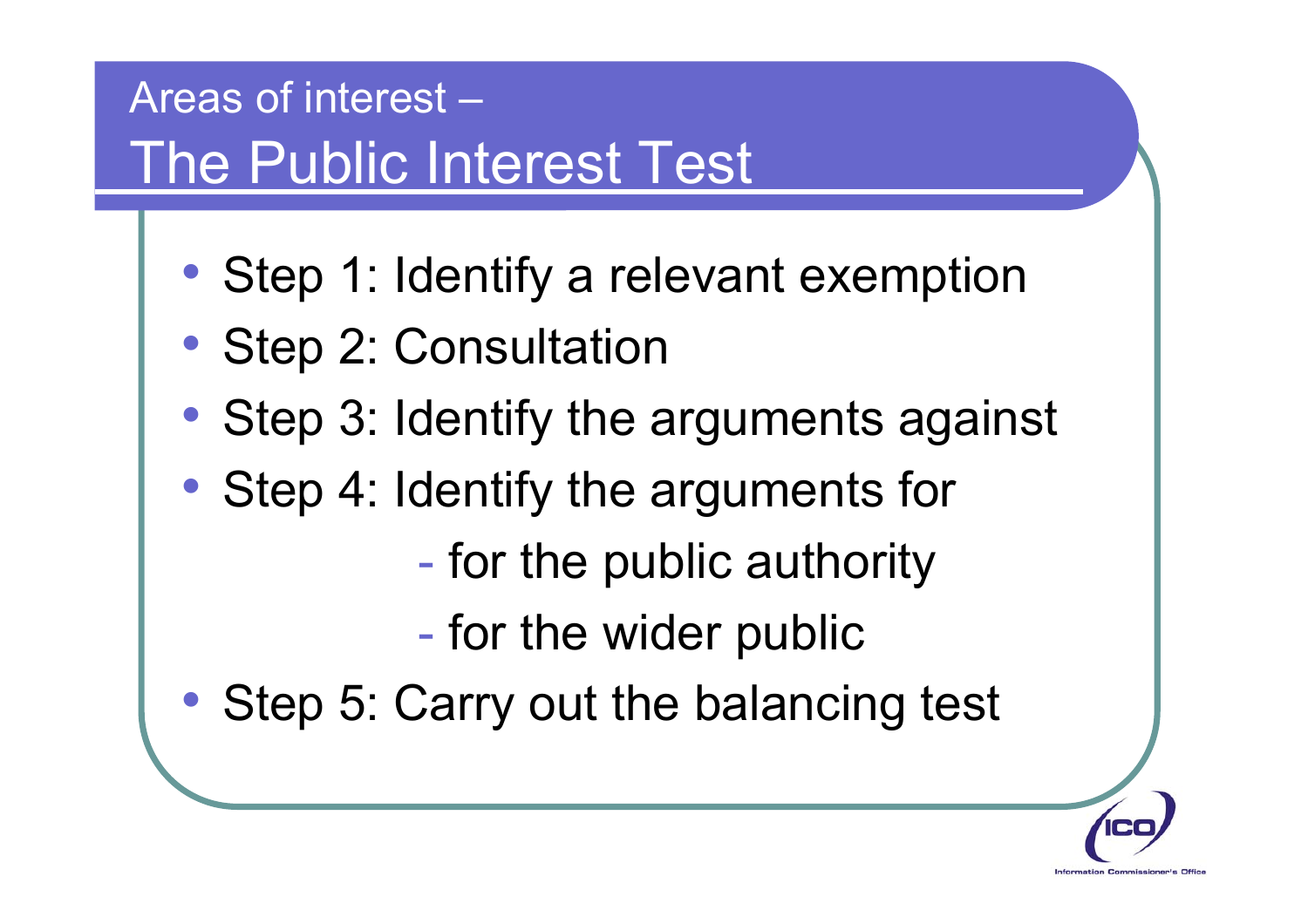### Areas of interest –The Public Interest Test

- Public Interest considerations favouring disclosure include:
	- − Informing debate on key issues
	- − Promoting accountability and transparency for decisions and spending
	- − Tackling fraud and corruption
	- − Promoting probity, competition and VFM
	- − Helping people understand and challenge decisions affecting them
	- Clarifying incomplete or misleading information
	- − Promoting health and safety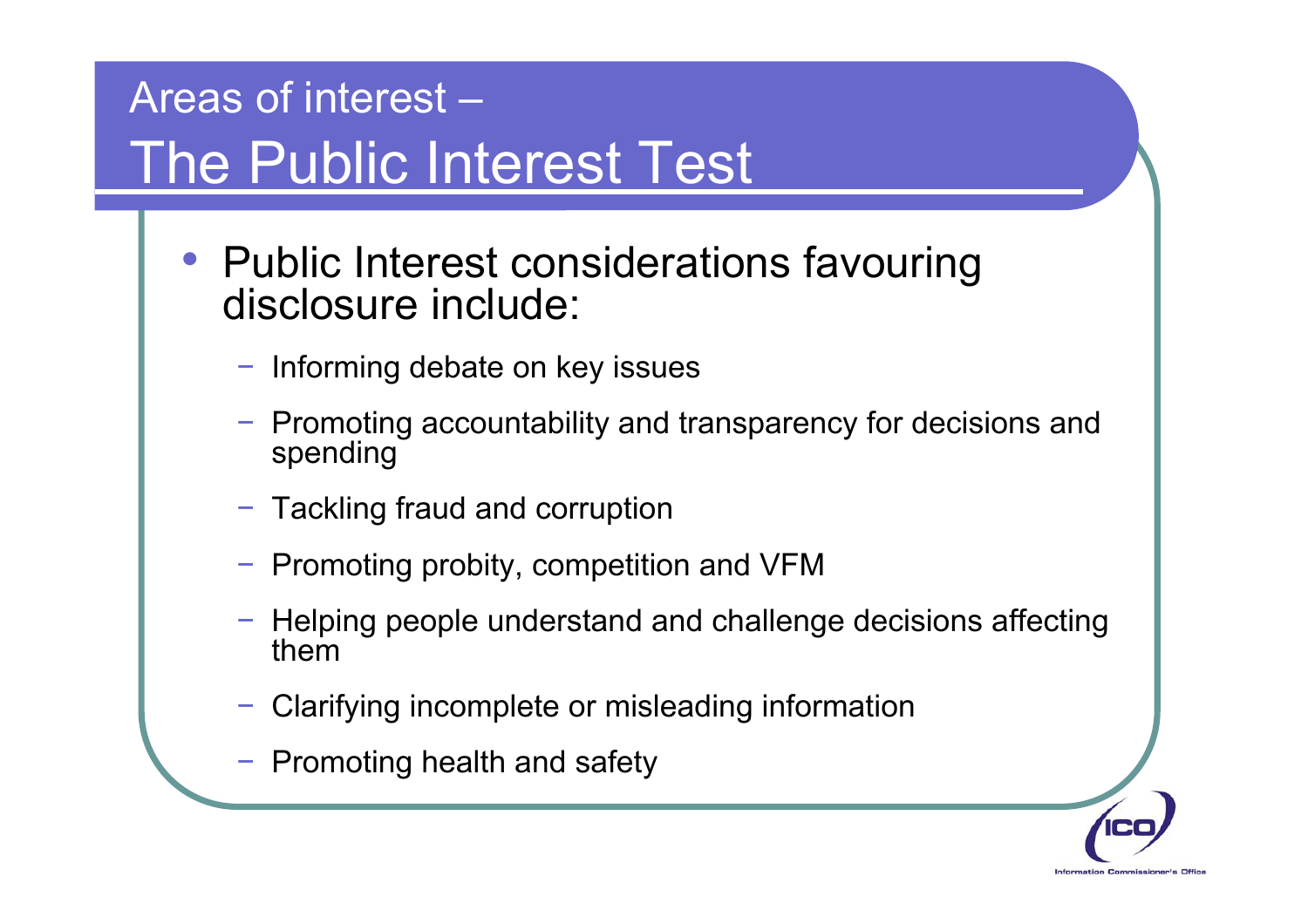#### Areas of Interest - Deceased patients records

- Not automatically exempt from FOI
- Case-by-case basis
- Purpose/applicant blind
- AHRA 1990
- Personal Information if identifies living
- Health and Safety
- Prejudice to Effective Conduct of Public Affairs
- Information Provided in Confidence
- Human Rights Act 1998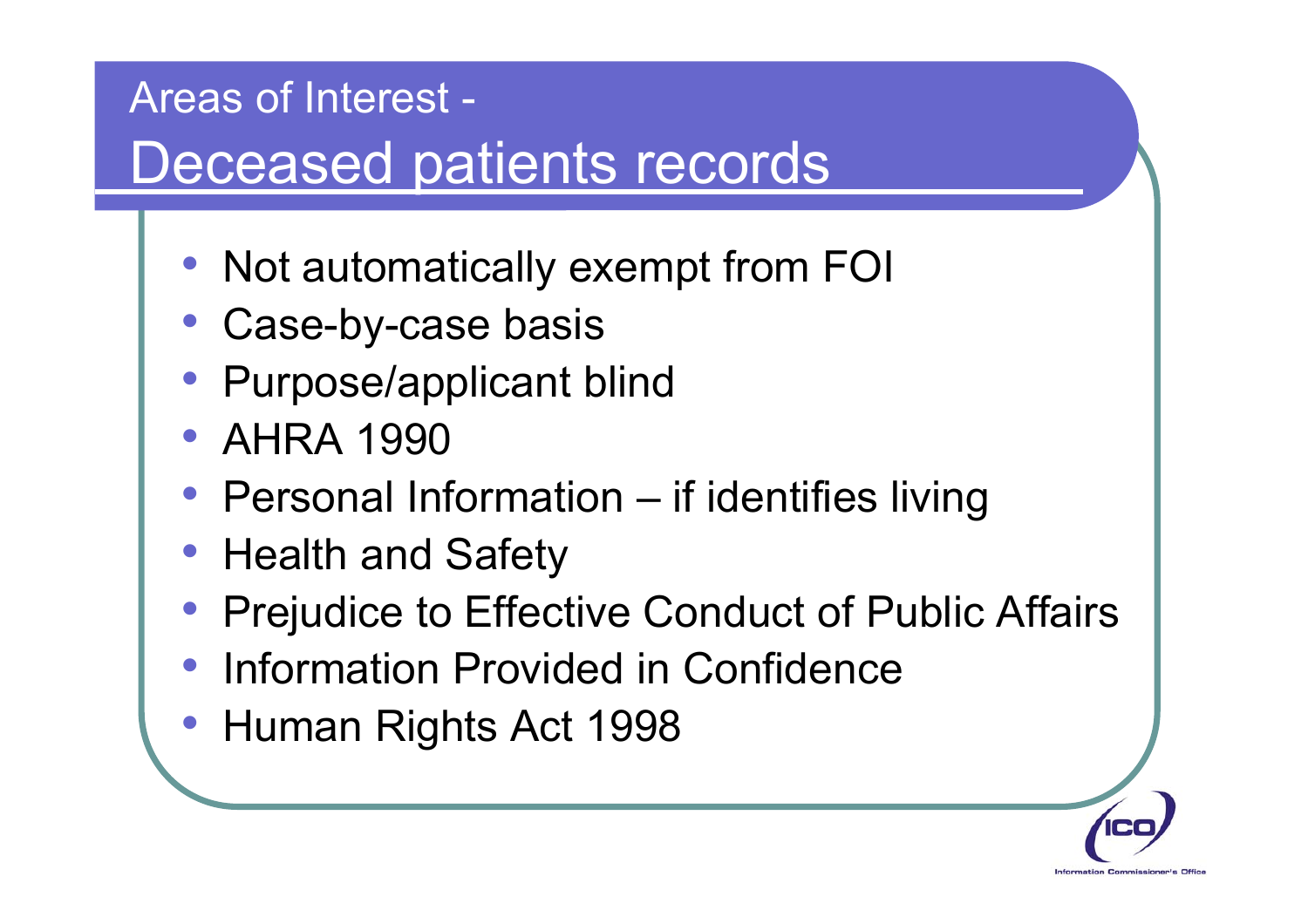#### Areas of interest –Interface with Personal Information

#### • Individuals

- −FOI / DP interface
- Public / Private lives
- Relevance of seniority / public-facing
- More user-friendly guidance from ICO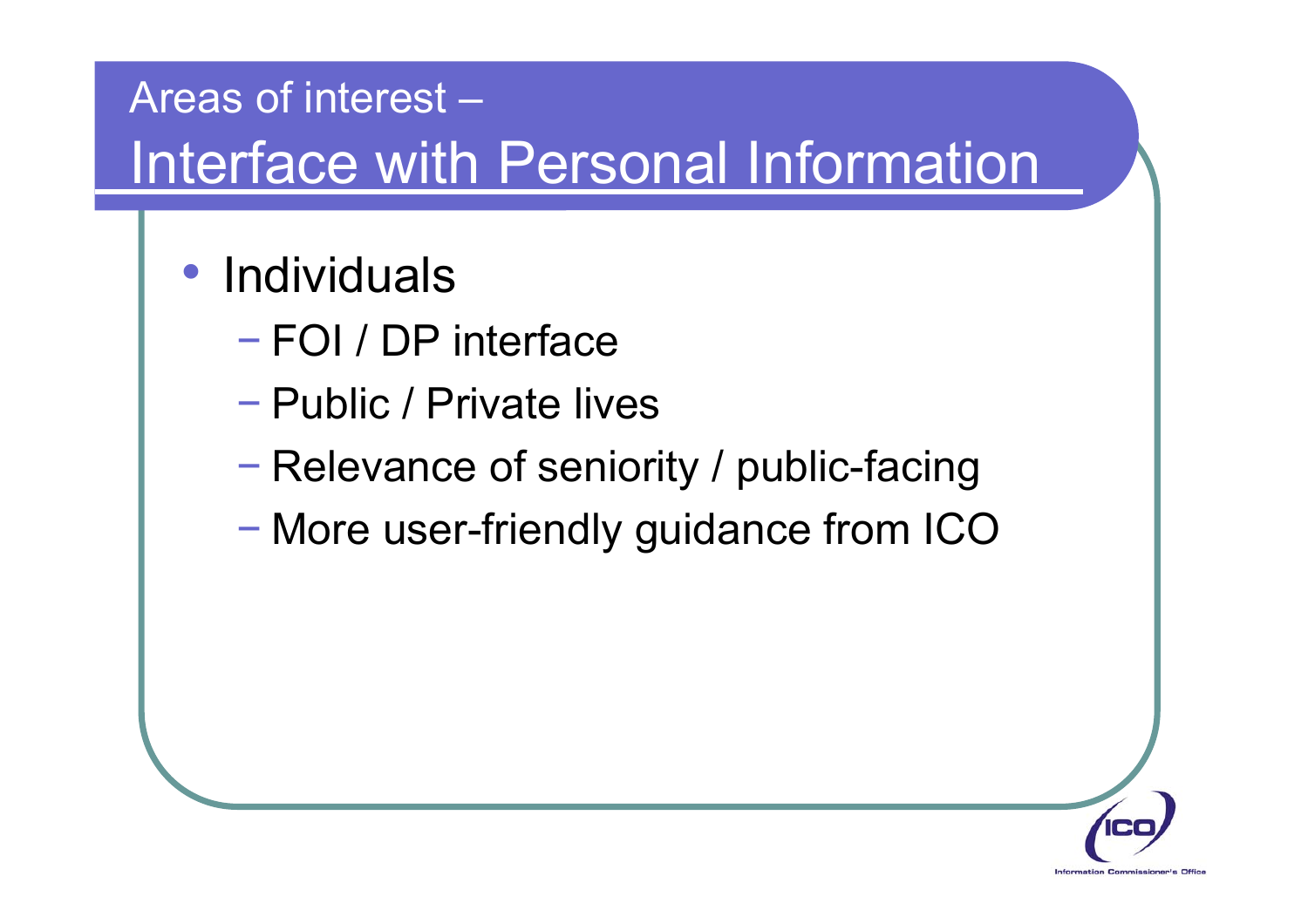## ICO Research (500 PAs)

- High awareness levels 98% clear about implications (66% very)
- 90% made changes to achieve compliance
	- changes to publication schemes
	- more routine releases
	- $-$  changes to filing/RM systems (60%)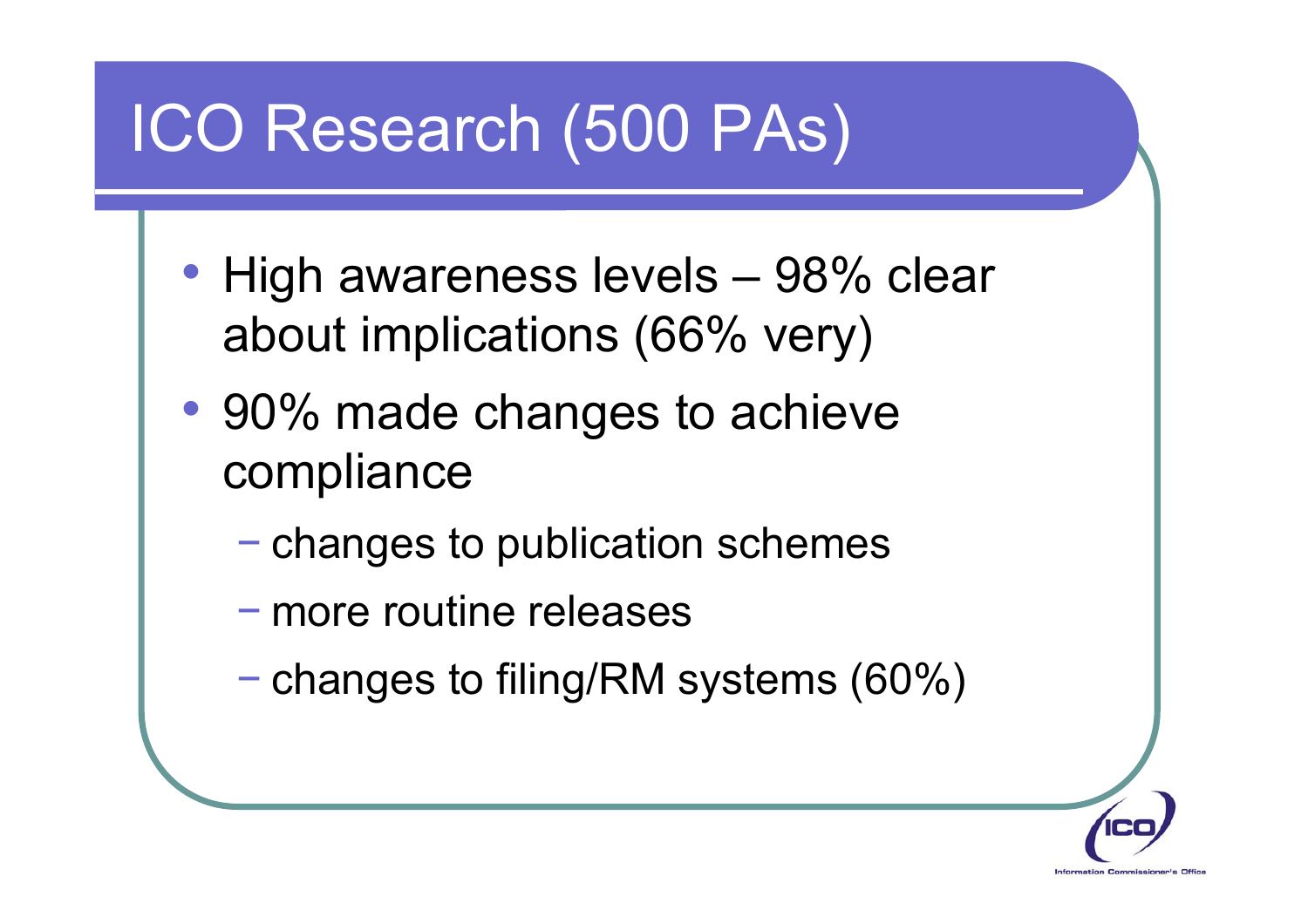## Most common requests

- Statistical information about PA (70%)
- Information about decisions made by PA (65%)
- What public money is spent on (64%)
- Details of contracts awarded (58%)
- Personal information about staff (51%)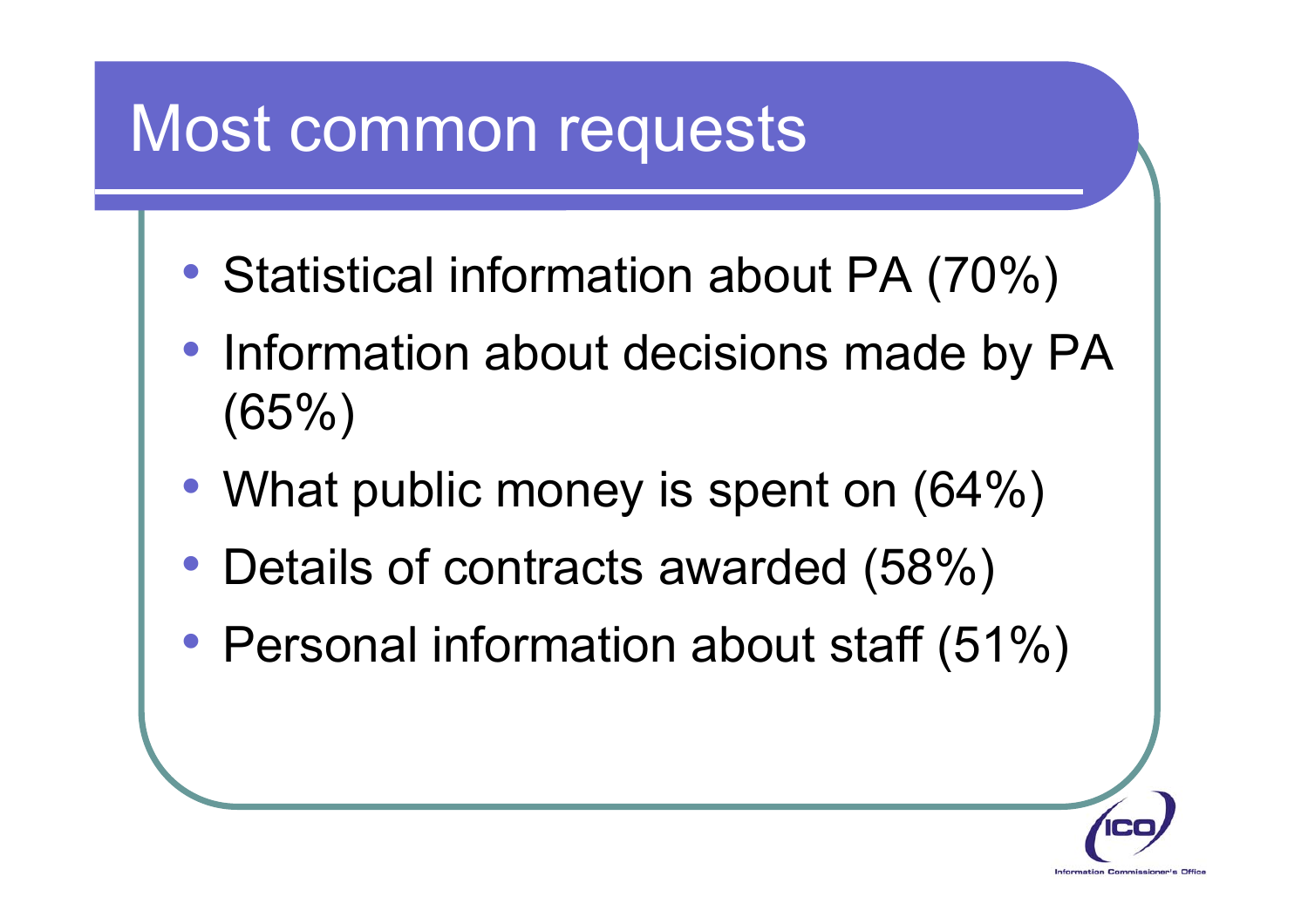## Most common ground for refusal

- Personal information about staff (53%)
- Commercial Prejudice (33%)
- Available by other means (14%)

• Information not held (8%)

……………………………..